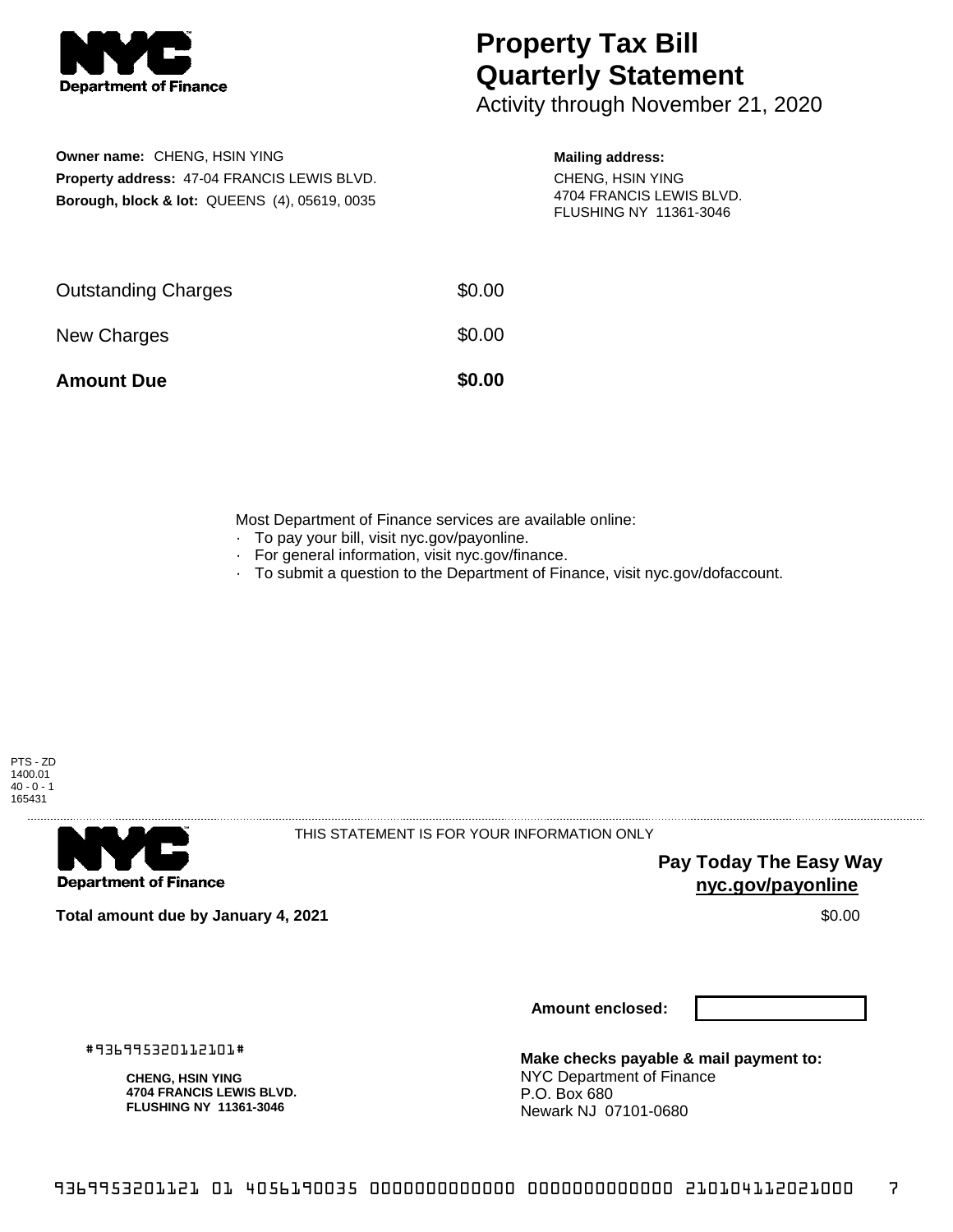

| <b>Previous Charges</b>                                             |                      |                 | Amount                         |
|---------------------------------------------------------------------|----------------------|-----------------|--------------------------------|
| Total previous charges including interest and payments              |                      |                 | \$0.00                         |
| <b>Current Charges</b>                                              | <b>Activity Date</b> | <b>Due Date</b> | Amount                         |
| Finance-Property Tax<br><b>Adopted Tax Rate</b><br>Payment Adjusted | 01/01/2021           | 01/01/2021      | \$0.00<br>$$-20.88$<br>\$20.88 |
| <b>Total current charges</b>                                        |                      |                 | \$0.00                         |
| <b>Tax Year Charges Remaining</b>                                   | <b>Activity Date</b> | Due Date        | <b>Amount</b>                  |
| Finance-Property Tax<br><b>Adopted Tax Rate</b>                     |                      | 04/01/2021      | \$0.00<br>$$-20.88$            |
| <b>Early Payment Discount</b><br>Payment Adjusted                   | 01/01/2021           | 04/01/2021      | \$0.20<br>\$20.68              |
| Total tax year charges remaining                                    |                      |                 | \$0.00                         |
| <b>Overpayments/Credits</b>                                         | <b>Activity Date</b> | <b>Due Date</b> | Amount                         |
| <b>Credit Balance</b>                                               |                      | 07/01/2020      | $$-41.56$                      |
| Total overpayments/credits remaining on account                     |                      |                 | \$41.56                        |

You must apply for a refund or a transfer of credits resulting from overpayments within six years of the date of **the overpayment or credit. Please note that overpayments and credits are automatically applied to unpaid taxes.**

#### **Home banking payment instructions:**

- 1. **Log** into your bank or online bill pay website.
- 2. **Add** the new payee: NYC DOF Property Tax. Enter your account number, which is your boro, block and lot, as it appears here: 4-05619-0035 . You may also need to enter the address for the Department of Finance. The address is P.O. Box 680, Newark NJ 07101-0680.
- 3. **Schedule** your online payment using your checking or savings account.

#### **Did Your Mailing Address Change?** If so, please visit us at **nyc.gov/changemailingaddress** or call **311.**

When you provide a check as payment, you authorize us either to use information from your check to make a one-time electronic fund transfer from your account or to process the payment as a check transaction.